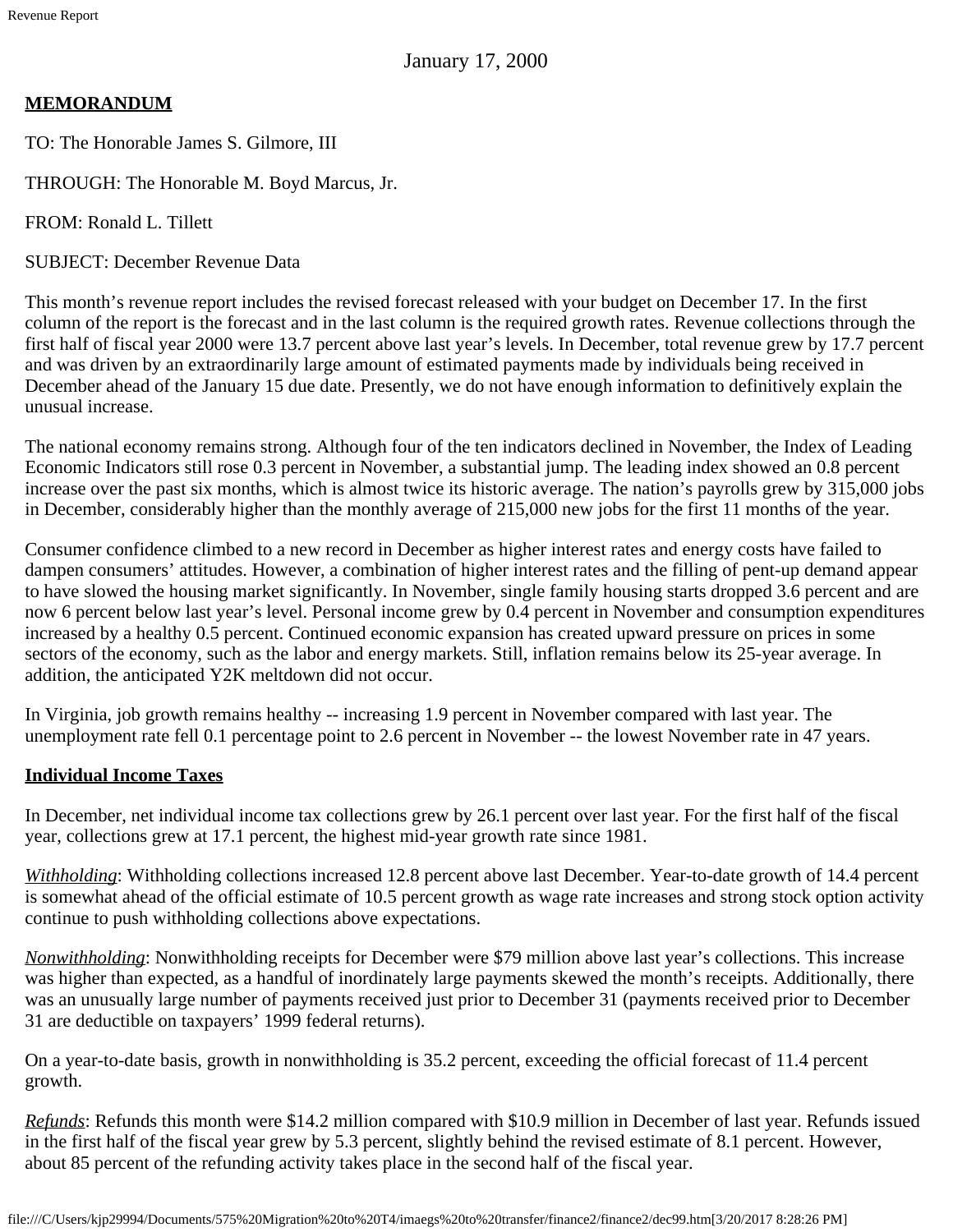# **Sales**

In Virginia, December sales tax collections were 9.5 percent above last year and pushed year-to-date growth to 7.3 percent -- slightly ahead of the annual estimate of 6.8 percent. Continued strength in personal income growth, coupled with the wealth effect, is supporting record high consumer confidence and driving robust consumer spending.

Initial reports indicate that this year's holiday sales appear to have been one of the best holiday seasons in a decade. The trend of strong holiday shopping is also carrying into the New Year as the day after Christmas fell on a Sunday and mild winter weather allowed consumers to shop for presents for themselves. In Virginia, January sales tax

collections should contain the bulk of holiday sales receipts. The forecast anticipates an 8 percent increase in November and December sales tax collections, a solid increase over last year's 5 percent growth. Preliminary indications suggest that we may exceed that estimate.

# **Corporate Income Tax**

Corporate receipts for December, which include the second quarterly estimated payment of the fiscal year, were \$77.7 million -- \$3.6 million higher than last December. Receipts increased by 4.9 percent for the month and year-to-date growth of 23.7 percent is considerably ahead of the official forecast of 13.0 percent.

### **Public Service Corporations**

Collections for this revenue source declined by 12.9 percent in December -- most likely due to mild fall weather. For the year, receipts are down 3.8 percent compared with the official forecast of 8.4 percent growth.

### **Insurance Company Premiums**

December collections of insurance company premiums, which represent the second quarterly payment from insurance companies, grew by 10.3 percent over last year. Year to-date growth of 3.3 percent is slightly ahead of the official forecast of 1.9 percent growth.

#### **Interest**

During December, interest income increased by 22.3 percent over last year (\$14.3 million versus \$11.7 million). A yearto-date decline of 8.8 percent trails the official forecast of 6.8 percent growth.

# **ABC Taxes**

ABC taxes increased by 11.5 percent in December over last year. Year-to-date growth of 3.6 percent is ahead of the revised forecast of 2.3 percent growth.

### **Lottery Revenues**

Lottery net income increased 12.7 percent in December, primarily due to a low Pick 3 prize payout.

On a year-to-date basis, Lottery net income is up 5.9 percent, significantly ahead of the required annual growth rate of a 2.1 percent decline.

### **All Other Revenue**

Revenue from all other sources fell in December, declining by 5.3 percent (\$2.1 million) from December of last year. Most of December's drop was due to declines in inheritance, gift, and estate taxes (down 24.0 percent) and wills, suits, and deeds (primarily recordation taxes) which fell by 14.9 percent as the recent interest rate hikes slow housing market and refinancing activity. On a year-to-date basis, growth in all other revenue is 12.4 percent, well above the revised forecast of a 0.2 percent decline.